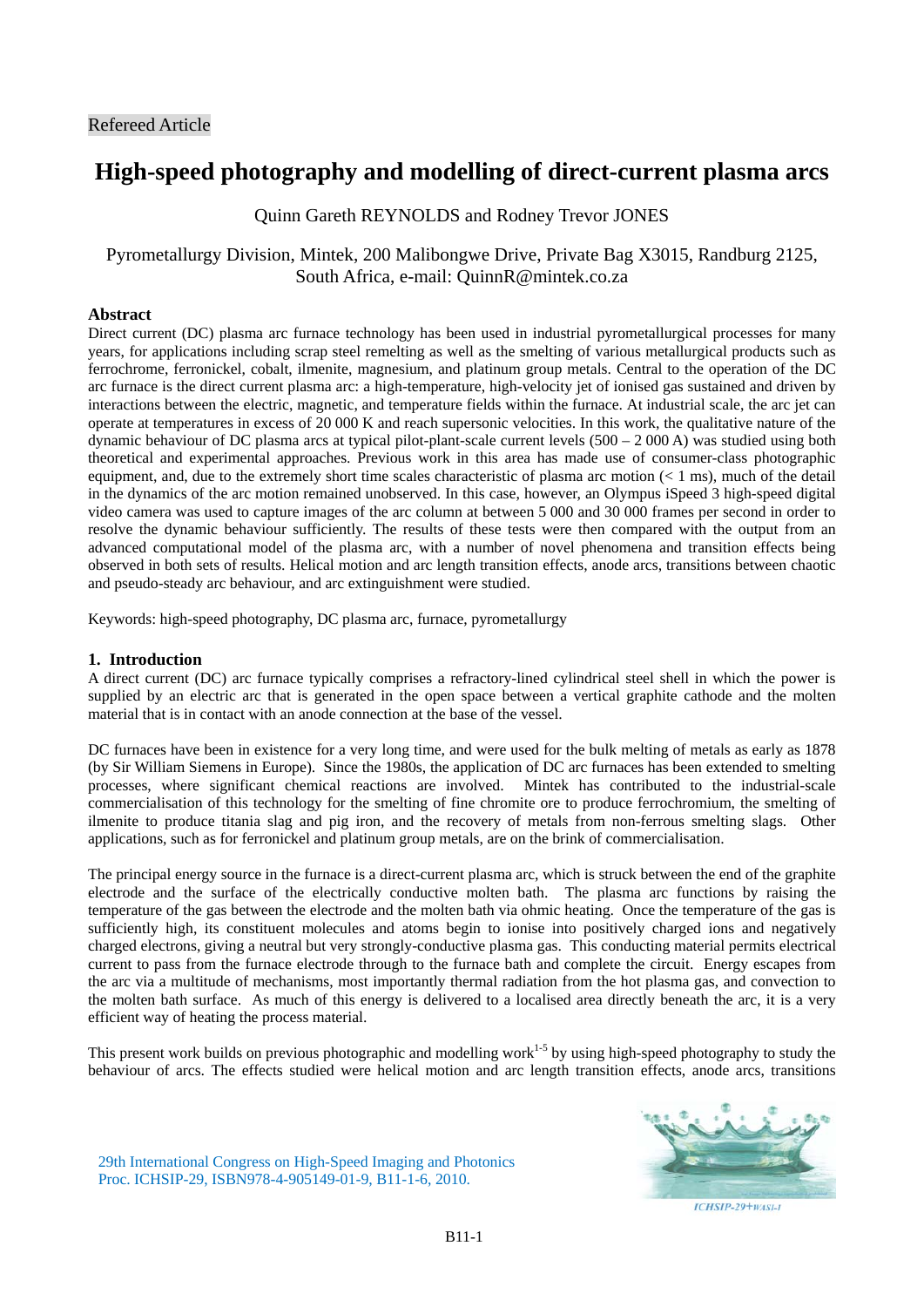between chaotic and pseudo-steady arc behaviour, and arc extinguishment. A better understanding of these phenomena could improve the control and operation of furnaces.

# **2. Experimental equipment**

The equipment used was an Olympus iSpeed 3 camera, which is able to capture images at up to 2 000 frames per second at a resolution of 1280 by 1024, and up to 150 000 frames per second at reduced resolution. The camera can use shutter speeds as short as 1 μs, which are necessary in the case of filming arcs without filters, as the high temperature plasma emits extremely intense visible light and is more than capable of providing its own illumination even at very high frame rates. A Tokina 80-200 mm telephoto lens was used, set at 200 mm and an aperture of f/22.

The test facility for generating arcs included a graphite electrode of 100 mm diameter attached to a movable hoist, and a large graphite block connected as the anode. Arc length was measured as the distance from the tip of the electrode to the surface onto which the arc impinged. The arc was struck in open air. A 3 MW direct current power supply based on pulse-width modulation rectification using IGBT transistors was used to provide an approximately constant current for each of the tests.

#### **3. Helical motion and arc length transition effects**

Arcs are often represented as steady cylindrical columns of plasma. More detailed investigation shows that, in fact, arcs are highly dynamic phenomena and exhibit rapid changes on very short time scales, of the order of 1 ms or less. The nature of the arc behaviour changes with various process factors including arc length and current.

The simplest form of dynamic motion observed is a regular precession of the arc jet around its attachment point on the electrode. This results in the arc column taking on a helical shape. As the arc length increases beyond a certain transition point, the movement of the arc becomes more chaotic and irregular.

Figures 1(a)-(d) show the behaviour of an arc of length 5 cm. Regular helical oscillations of the arc column can be seen, repeating roughly every four frames. The second sequence, shown in Figures 2(a)-(d), show an arc of length 10 cm exhibiting more chaotic, irregular behaviour.







(a) Frame 107 (b) Frame 108 (c) Frame 109 (d) Frame 110



Fig. 1. Successive frames from a high-speed video sequence showing an arc at 1000A and 5cm length, 5000 frames/s, shutter 4μs







(a) Frame 332 (b) Frame 333 (c) Frame 334 (d) Frame 335



Fig. 2. Successive frames from a high-speed video sequence showing an arc at 1000A and 10cm length, 5000 frames/s, shutter 4μs

The photographic sequences shown here are consistent with results from an advanced dynamic computational model of the  $arc^5$ . Figure 3 shows that regular oscillations give way to more erratic motion as the arc length is increased at constant current.

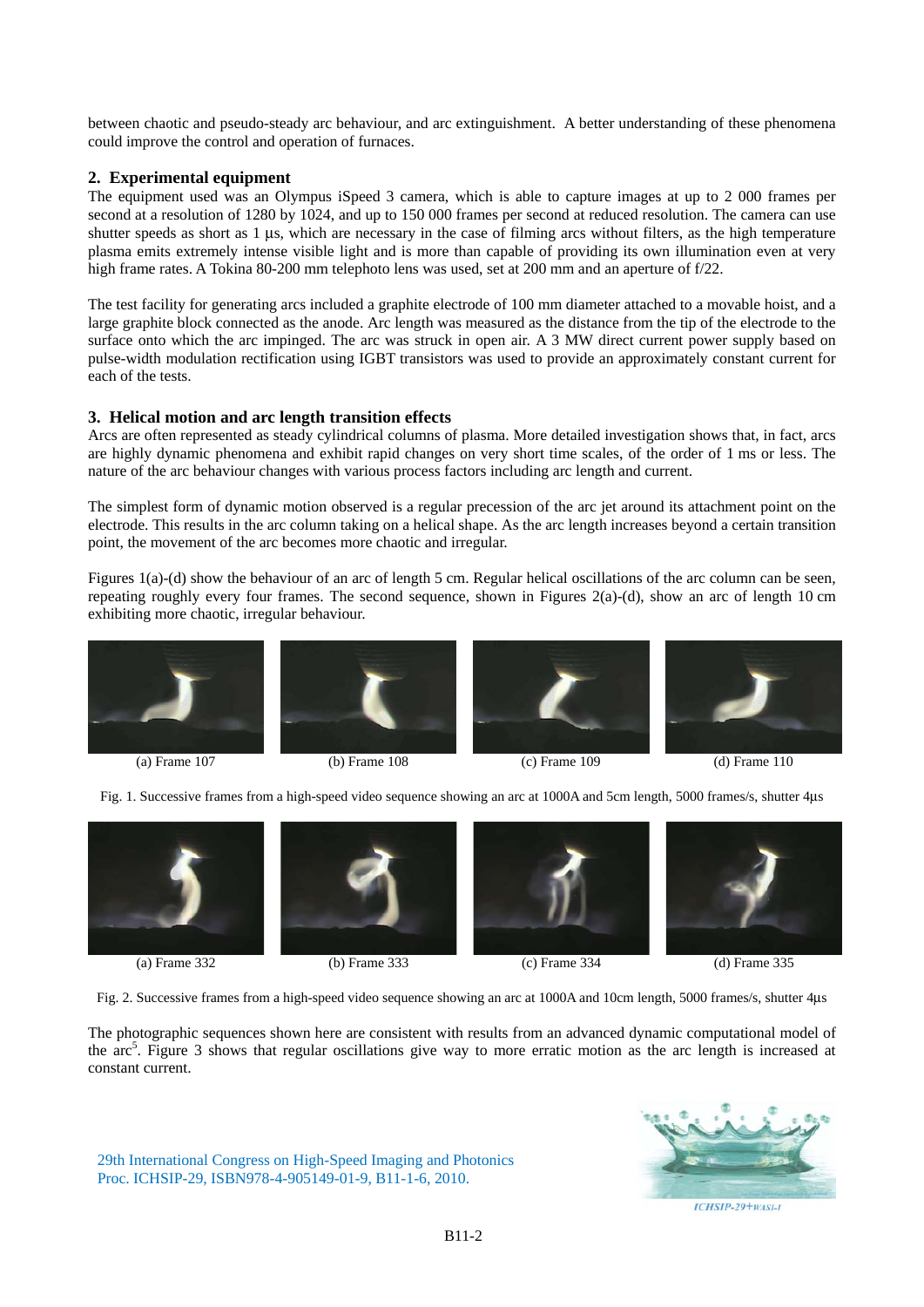

Fig. 3. Variation of arc voltage behaviour at arc lengths between 1.25cm (bottom curve) and 3.75cm (top curve) at 500A in 2D computational model

Figures 4(a) and (b) show side and plan views of a temperature profile arising from three-dimensional models of the plasma arc, in which the helical shape is spontaneously formed as the root of the arc jet precesses around the cathode attachment spot. Good agreement is seen between the model results and the high-speed photographs.



Fig. 4. Views of temperature field from 3D arc model at 250A and 5cm arc length, scale 2000K (black) to 15000K (white)

#### **4. Anode arcs**

Formation of spontaneous, transient arcs at the anode surface was a surprising phenomenon first observed in results from the computational arc model. This qualitative phenomenon was subsequently confirmed by high-speed video data. A plausible explanation for this behaviour is the self-reinforcing response of a localised hot-spot on the anode surface being amplified by resistive heating due to the increased electric current that flows through the conductive hightemperature spot. The formation and decay of an anode arc can be seen on the lower right of the successive high-speed video frames shown in Figures 5(a)-(d). Figures 6 and 7 show the striking resemblance between photographed and modelled anode arcs.

ICHSIP-29+WASI-1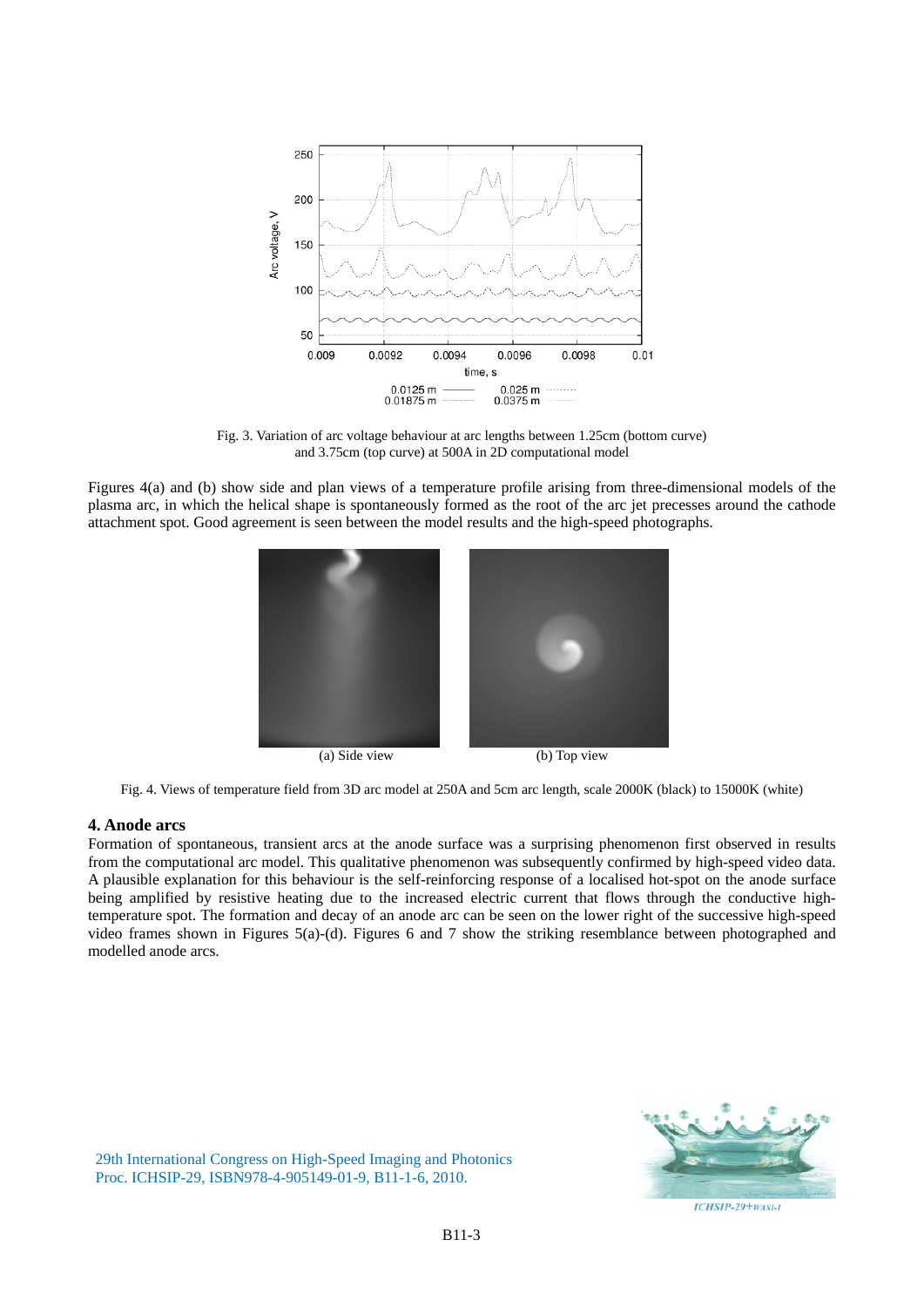







(a) Frame 365 (b) Frame 366 (c) Frame 367 (d) Frame 368

Fig. 5. Successive frames from a high-speed video sequence showing anode arc formation at 1000A and 10cm length, 5000 frames/s, shutter 4 μs



Fig. 6. Image of arc at 1000A and 10cm arc length, 5000 frames/s, shutter 4 ms, anode arc at lower right



Fig. 7. Temperature field from 2D arc model at 500A and 5cm arc length, scale 2000 (black) to 15000K, anode arc at lower right

#### **5. Transitions between chaotic and pseudo-steady arc behaviour**

Even while in regimes of chaotic unstable motion, the plasma arc is occasionally seen to enter short periods of pseudostability during which the arc jet takes on a columnar shape and remains located in one position. Very high frame rates are required in order to properly capture this phenomenon visually and observe all of the intermediate states that occur during the transition.

As seen in Figures 8(a)-(f) (representing a duration of approximately 2ms), the transition from chaotic unstable motion to a temporary steady state occurs as a result of the formation of a strong, dominant plasma jet that forms at the electrode tip. This strong jet abruptly draws the current flow away from outlying structures in the arc and maintains the columnar shape for a short period of time.





(a) Frame 212 (b) Frame 216 (c) Frame 239



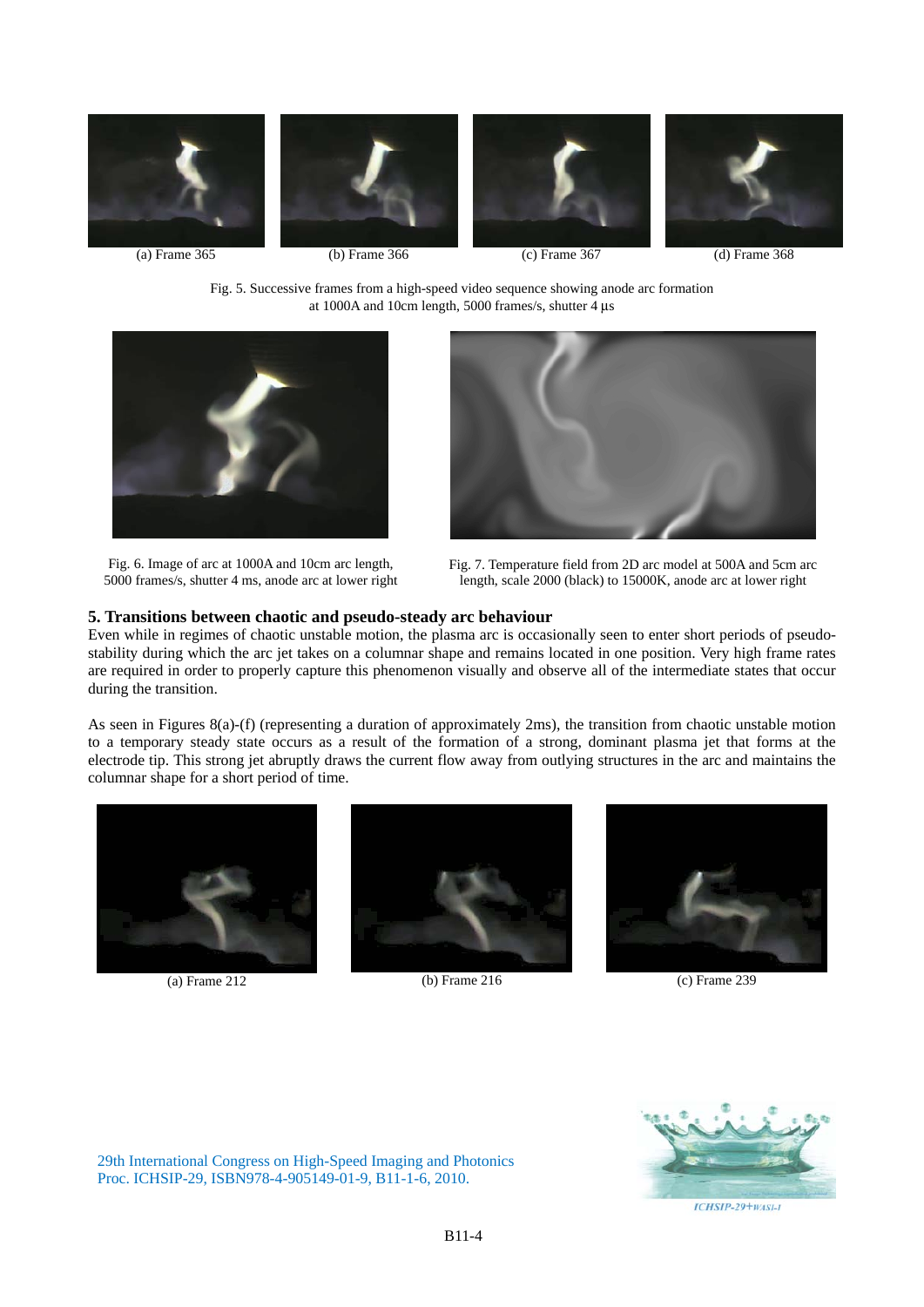

Fig. 8. Frames from a high-speed video sequence of an arc at 1000A and 10cm length, showing a temporary transition from irregular dynamics to a pseudo-stable arc column, 30 000 frames/s, shutter 4 μs

#### **6. Arc extinguishment behaviour**

For economic reasons, it is highly desirable for an industrial furnace to operate without interruption. For this reason, the system behaviour immediately prior to catastrophic failure of the self-sustaining plasma arc is of particular interest. To date, only very limited testing of this phenomenon has been conducted, results of which are presented here.

It would appear that the mode of arc failure varies considerably with the current level. At lower currents, instabilities near to the anode surface trigger the extinguishment of the arc. These include the formation of strongly dynamic anode arcs and clouds of vapour ablated off the anode surface, which interfere with the conducting path between the cathode and anode. One such sequence is shown in Figures 9(a)-(f).













Fig. 9. Frames from a high-speed video sequence of an arc at 500A and 45cm length showing failure of the arc at lower current, 5000 frames/s, shutter 4 μs

At higher currents, the arc is extinguished by a different mechanism. The sequence in Figures  $10(a)$ -(d) and  $11(a)$ -(d) shows the arc undergoing a transition from chaotic, irregular motion (typical at higher currents and arc lengths) to a regime of pseudo-stability. As the pseudo-stable arc attempts to resume chaotic unstable motion, electrical contact between the cathode and anode is broken for too long and the arc is extinguished.









(a) Frame 147 (b) Frame 162 (c) Frame 177 (d) Frame 196

Fig. 10. Frames from a high-speed video sequence of an arc at 1000A and 35cm length showing the establishment of a pseudo-stable state prior to failure, 5000 frames/s, shutter 4 μs